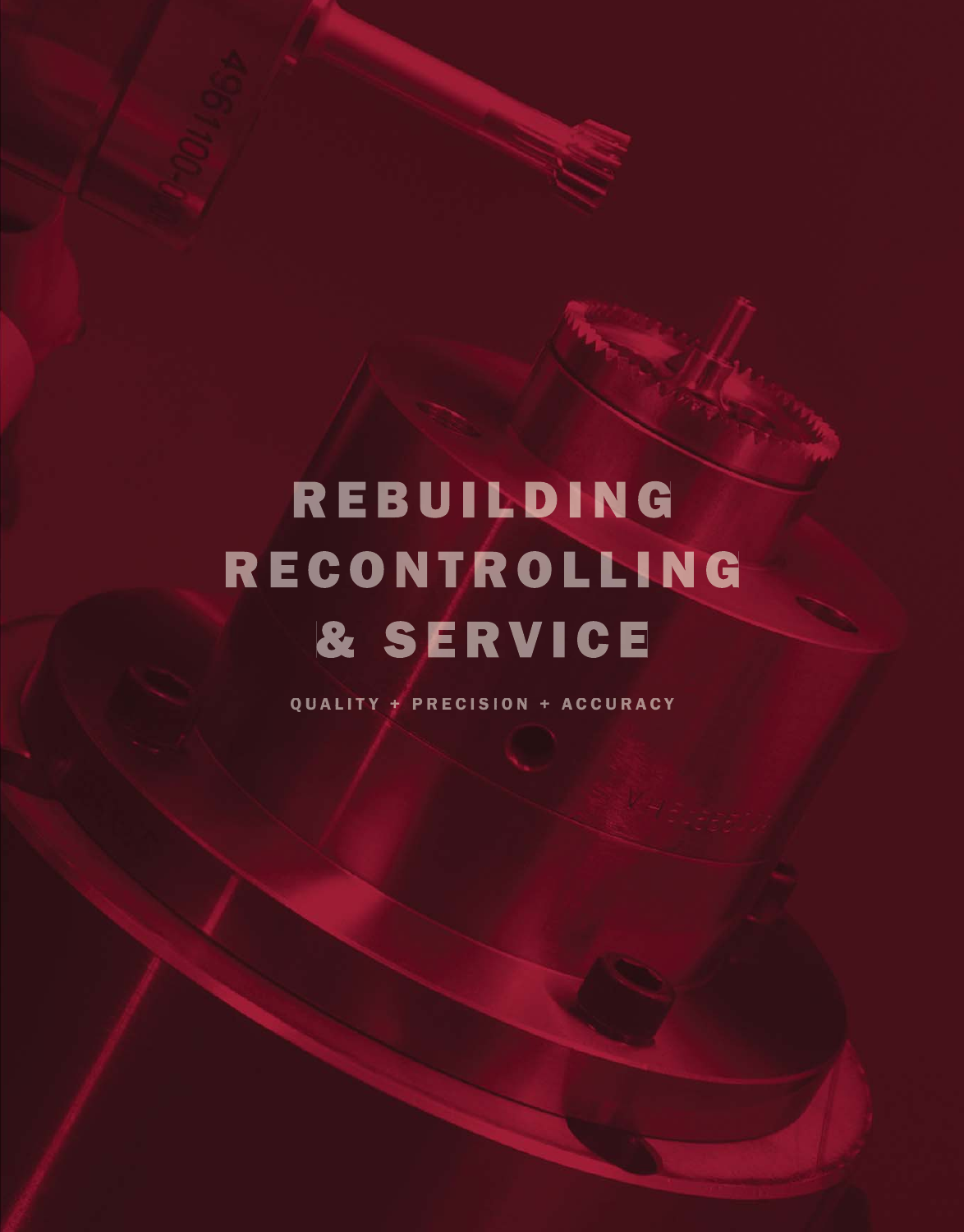

*Established in 1995, MTB is dedicated to providing top quality, highly reliable solutions to the machine tool industry. Machine Tool Builders, Inc. is an engineer owned company built on complete customer satisfaction. A very unique mix of capabilities gives MTB a strong foundation for meeting your various needs—whether you're an OEM*  **or a user of machine tools.** Ken Flowers, President Control of the Control of the Control of the Control of the Control of the Control of the Control of the Control of the Control of the Control of the Control of the Cont

 *"A quality rebuild begins with solid engineering principles. Our engineers thoroughly study the application and question everything before beginning the design phase. This thoroughness is evident in the fi nal product. The result is always a quality design and an extremely reliable and productive machine."*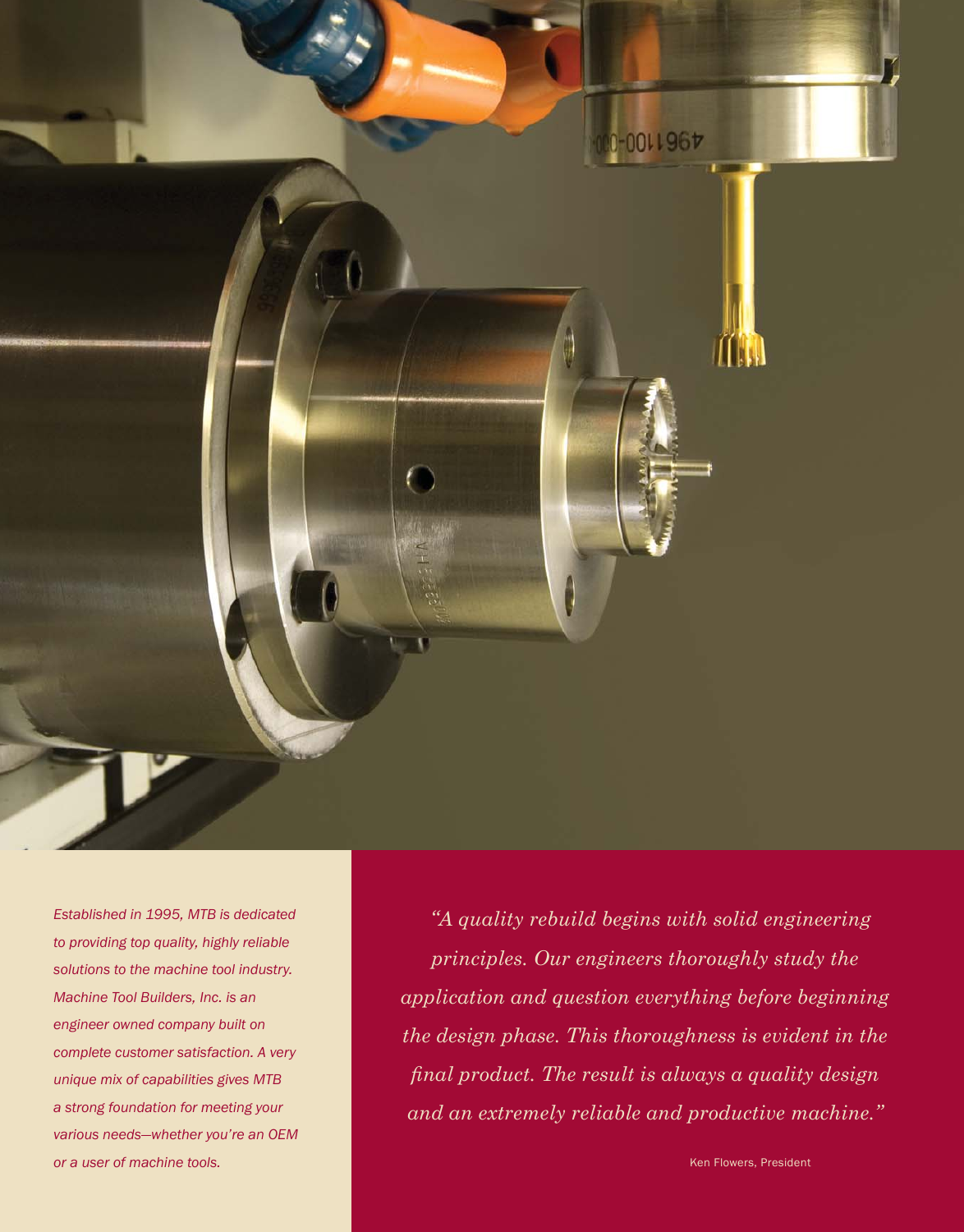### REBUILD

# REBUILD

#### *Professionally rebuilt to your specifications*

A rebuilt machine is fully disassembled and cleaned. All parts are inspected for wear and are either replaced or repaired as required. All the way surfaces are refinished either by hand scraping or grinding, all anti-friction coatings are checked and replaced if required. All bearings are checked and replaced as required, all seals are replaced. All new hydraulic, pneumatic and lubrication system components—like valves, pressure regulators, sensors pumps etc. are replaced. All electrical equipment—limit switches, push buttons, junction boxes, flexible conduit etc., are replaced. The entire electrical cabinet is replaced along with all the equipment inside. A new CNC of your choice is installed into the cabinet. You can choose from GE Fanuc, Siemens or NUM controls. Prior to reassembly, all the individual machine components are painted separately and allowed to dry. This allows us to insure there is good paint coverage under all items bolted to the machine, and that new





items being installed are not being painted over in the process. You can specify the paint color of your choice.

*MTB engineers will design the most effective method of axis drive for each machine by keeping the drive train as short as is feasible given the machine constraints.*

During the rebuilding process mechanical machines can be converted to CNC machines by modifications to the drive train systems. MTB engineers will design the most effective method of axis drive for each machine by keeping the drive train as short as is feasible given the machine constraints. Axes motors are connected with anti-backlash shrink disc couplings wherever possible and in some cases belt drives and/or additional anti-backlash gear boxes may be required to adapt the motor to the load properly.

...<br>CUSTOM SOFTWARE AVAILABLE see software section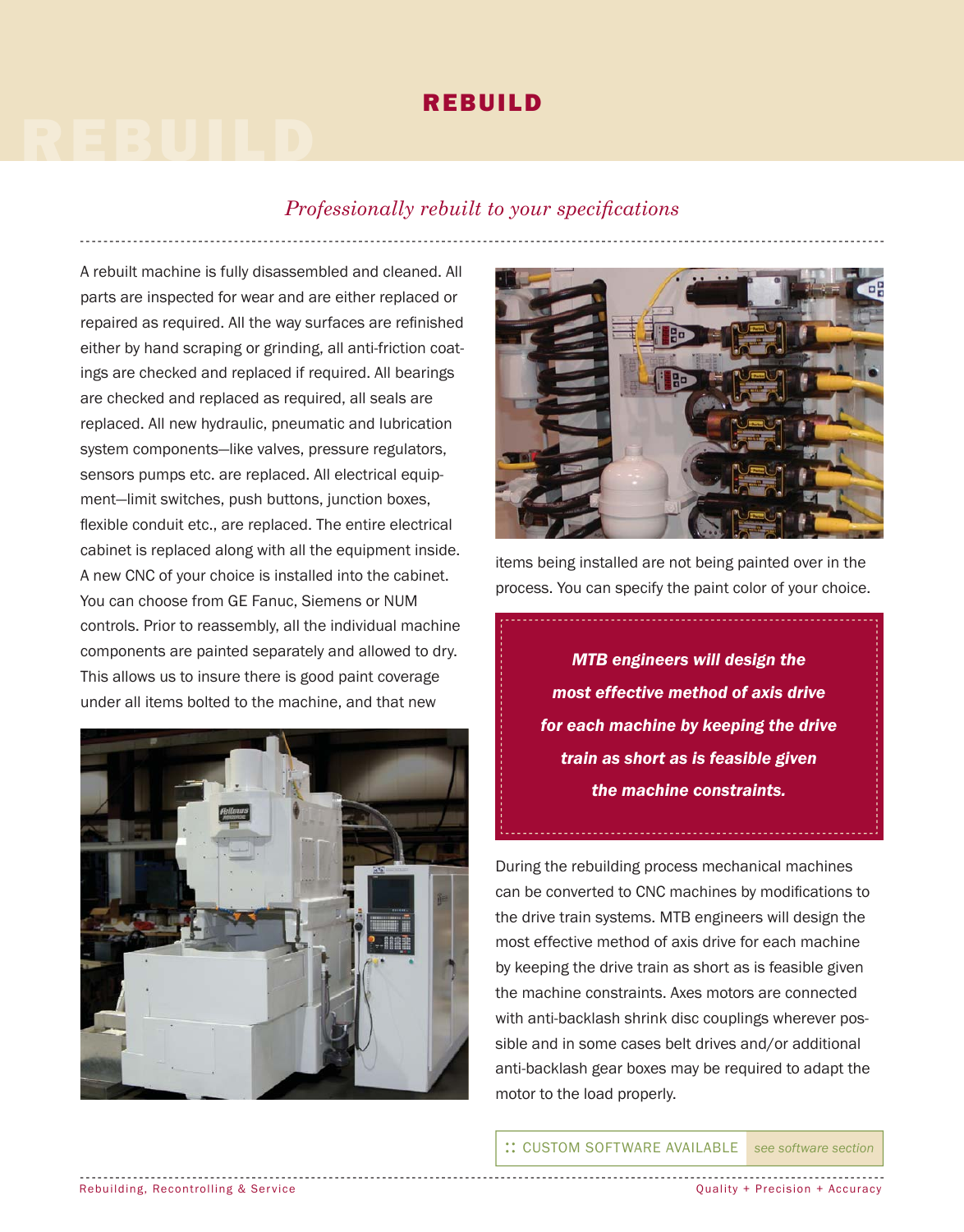## RECONTROL RECONTROL

#### *New life for your existing equipment*

A recontrolled machine done by MTB will almost always come with a complete electrical cabinet replacement. We do this for a number of reasons-first is warranty. In order to offer a one year warranty and avoid issues with older equipment left inside the cabinet, we always install entirely new electrical equipment in the cabinet. This eliminates the uncertainty that occurs when something within the cabinet causes a problem. Second, the recontrol is done faster and cleaner by replacing the entire cabinet. On some machines this allows MTB to virtually plug in the cabinet to the old plugs as opposed to cutting them all off and terminating on terminal strips.



In the course of a typical recontrol, MTB will also replace all the servo motor power and feedback cabling, as well as all the encoder cabling on the machine. We will also install all new feedback systems—glass scales and encoders for all axes. There are a few cases where we can have your feedback devices rebuilt if installing new ones is not mechanically possible. The remainder of the machine wiring and electrical equipment, on the machine itself, usually remains unchanged unless you have requested that we replace all or part of the systems during the recontrol.

We offer a variety of CNC and PLC platforms for our recontrols, but generally there are three main CNC platforms used within the gear industry today—GE Fanuc, Siemens and NUM. For PLC's there are a whole host of platforms available like Allen Bradley, Siemens and Square D just to name a few. We are always open to your request for a particular brand of controls. If we feel that the controls you selected are not the best for the project, we will inform you of the reasons. Though of course, the final decision will be yours as to which platform you select. We strive to be as flexible as possible. Recontrols can be done either in the field or at our facility—whatever works best for your production, maintenance departments, and schedules.



...<br>CUSTOM SOFTWARE AVAILABLE see software section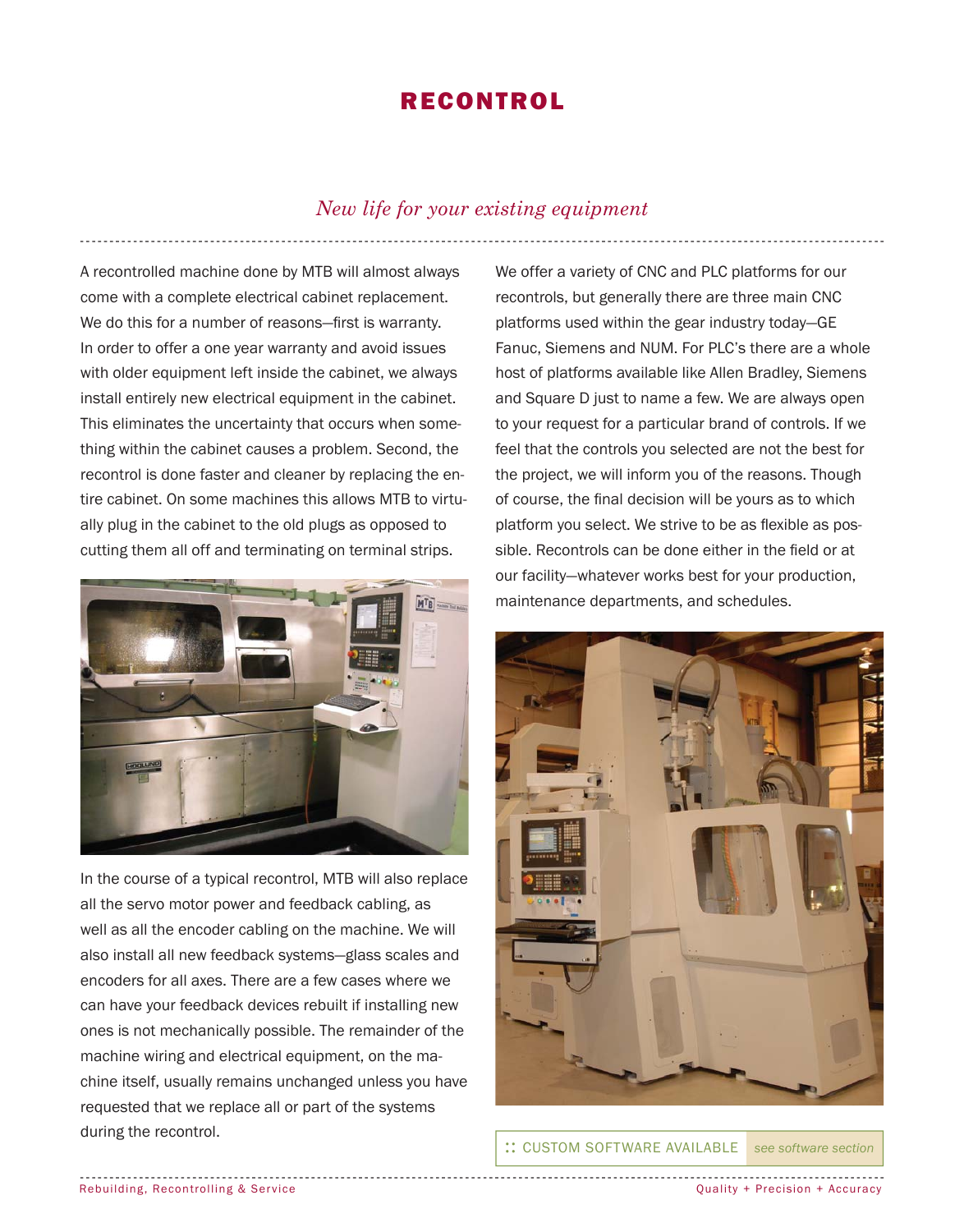# RETROFITTING RETROFITTING

### *Done thoroughly, done efficiently*



Unlike others in the business of recontrolling and retrofitting machinery, we recognize a distinction between these two terms. To MTB, a recontrol is the complete replacement of the control system, which to us means that the entire electrical panel is replaced. We categorize a retrofit as a partial replacement of one or more pieces of the control system, and not the entire control system. An example might be the replacement of one or more obsolete servo drives and motors, or replacement of the old CNC while reusing the original servo drives and motors.



Retrofitting is usually done in the field as opposed to our facility for two main reasons—cost savings and efficiency. We perform a variety of different retrofits on many different types of machines. Often times, we do not limit ourselves to gear machines, and have tackled everything from transfer lines, to hob sharpeners, cutter manufacturing machines, OD/ID grinders, and of course, gear machines. These types of selective component replacements can offer some additional life to a machine that is older, but not in terrible condition. Quite often, the component that failed is no longer available so newer equipment is substituted in its place. This usually entails some engineering and design changes to integrate the newer parts into the old machine. MTB always provides new drawings showing the new component and how it's connected into the machine, along with all the manuals and supporting documentation for the maintenance department.



...<br>CUSTOM SOFTWARE AVAILABLE see software section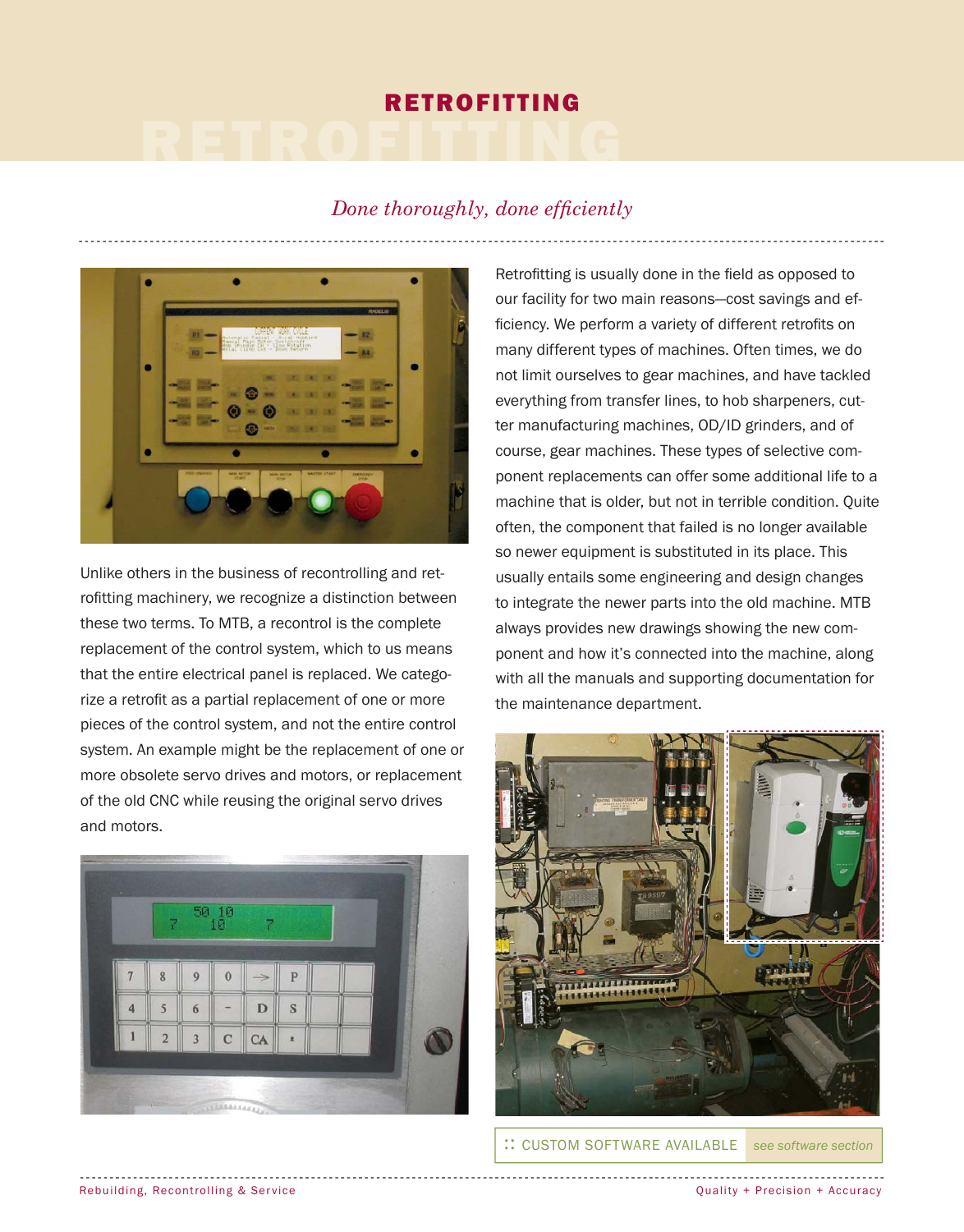## **SOFTWARE**

#### *Custom software for your operation*

| Cancel                                                                | <b>Gear ID: KEN</b>                                                                                                               |                                           |                       |                                                                                                                                          | Measurement<br>$\odot$ Inch<br>$O$ MM             | Help                 |
|-----------------------------------------------------------------------|-----------------------------------------------------------------------------------------------------------------------------------|-------------------------------------------|-----------------------|------------------------------------------------------------------------------------------------------------------------------------------|---------------------------------------------------|----------------------|
| Save (SF?)<br>Copy (SF2)<br>Rename (SF3)                              | KEN<br>ID<br>Description KENS TEST                                                                                                |                                           |                       |                                                                                                                                          |                                                   |                      |
| Delete (SF4)<br>Gears<br><b>KEN</b><br><b>SP-552RL</b>                | Gear Number of Teeth<br><b>Diametrial Pitch</b><br>Pressure angle<br>Gear Blank OD<br>Bear Blank Face Width<br><b>Whole Depth</b> | 148<br>5<br>20<br>30<br>.25<br>.001<br>15 | deg<br>in<br>in<br>in | Taper Amount at End of Cut<br>Crown Amount Per Flank<br>Crown High Point Offset<br>Near Net or Precut Gear<br>Root Diameter<br>Dip Cycle | $-.1$<br>No Crown<br>No Offset<br>IN <sub>o</sub> | in<br>in<br>in<br>in |
| Program (F5)<br>Process (F4)<br>Gear (F3)<br>Cutter (F2)<br>Exit (F8) | <b>Helix Angle</b><br>- Helix Hand-<br>Right<br>$\odot$<br>Left<br>$\bigcirc$<br>Spur                                             |                                           | deg                   |                                                                                                                                          |                                                   |                      |

Software is another one of our specialties. There are two basic types of software in every CNC controlled machine, PLC and Conversational Programs. The PLC programs run the machine functions like tailstock up/down, fault messages and safety interlocks etc.; while the Conversational Program software is the operator interface for entering the gear and process data. MTB excels in the development of robust PLC and HMI applications. Rarely do we produce a machine that requires the operator to program in M and G code format, and almost exclusively the machines are programmed with a question and answer session called Conversational Programming.

*...we have had to develop software solutions for many gear manufacturing machines, and do it on a variety of control system platforms. This is a large undertaking, but one which we have truly mastered.*

Since we have recontrolled and rebuilt a variety of gear manufacturing equipment, we have had to develop software solutions for many gear manufacturing machines, and do it on a variety of control system platforms. This is a large undertaking but one which we have truly mastered. Whether it is a gear Hobber, Shaper or Grinder, PC based or not, we have a solution for you. In fact, our software is so sought after that we have begun replacing some of our competitor's software with ours to provide functionality—like automatic stock division and size correction via measurement over pins or balls that they are unable to offer.